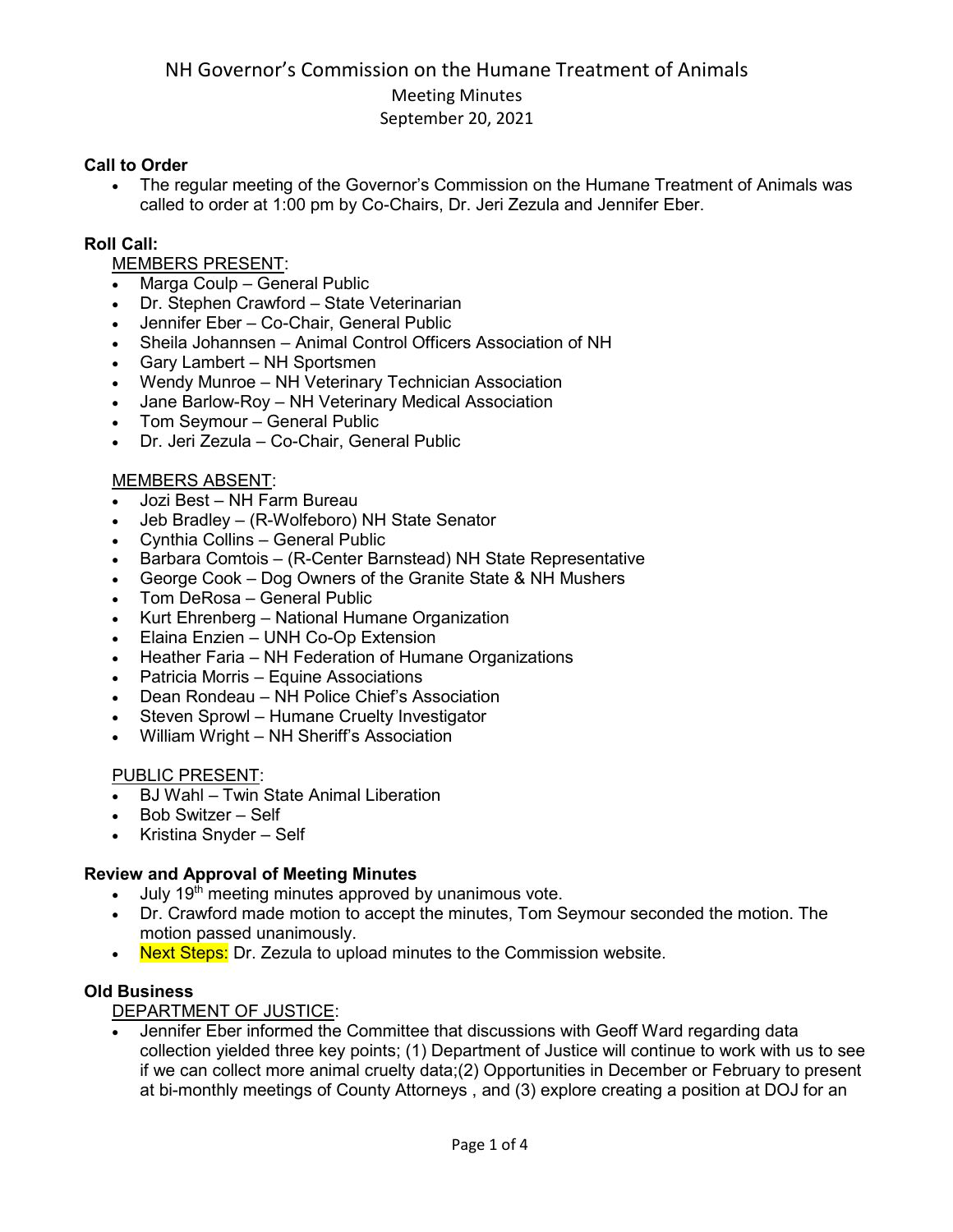attorney that addresses only animal cruelty cases The third point is modeled on the civil rights cases where an attorney was hired to pursue such cases and collect data on hate crimes. The number of civil rights cases brought by DOJ increased from 0 to 4 in the 2 years that the attorney was hired and the attorney has facilitated memos on law enforcement designating such cases as hate crimes and making the proper reporting of such crimes. Currently all cases for animal cruelty are handled at the local level or county attorney level. Dr. Crawford added that years ago, there was a concept pursued of having state police officer in each of the 5 barracks be designated as the animal cruelty law enforcement officer but that it never happened. It was discussed that Delaware actually as a state department dedicated to animal cruelty cases. There was a general discussion that centralized resources on prosecution may help facilitate and increase the number of animal cruelty cases that are reported and prosecuted.

Dr. Zezula referenced the idea of using a task force, but she noted this does not readily fit within current municipal structure making a designated attorney more ideal. This could improve data collection & tracking and assist County Attorneys, when needed. County Attorneys often have few resources with an overwhelming amount of work to process.

#### GOVERNOR'S FEEDBACK:

• Jennifer Eber advised that feedback on the report submission from the Governor's Office has been delayed due to the Governor's recent hospitalization, but that she will continue to pursue and hopefully have prior to the next meeting

## POISONING:

• Dr. Zezula and Jennifer Eber are working with NH State Representative Sullivan to revise existing law regarding the addition of poisoning. A handout was emailed to Committee members detailing the suggested revision. (*Reference attached Exhibit A – "Poisoning 3"*.)

#### **New Business**

#### MEETING FORMAT:

- Jennifer Eber led a group discussion regarding the current meeting format and location. Dr. Crawford noted that, despite the cessation of fully remote meetings, options are available via NH RSA. Specifically, members may remotely participate in meetings provided (1) a quorum is physically present at the meeting place and (2) all participants, including guests, can hear and speak with those present and remote, and (3) all voting must be conducted by roll call. State Department of Safety may be able to provide equipment in order to hold hybrid meetings. As for the current format and location, Committee members expressed appreciation for the available free parking spaces and ease of access.
- Next Steps: Jennifer Eber to verify remote meeting regulations through the Governor's Office and verify Department of Safety has the equipment to permit remote meetings.

#### COMMITTEE INITIATIVES:

• Jennifer Eber opened a discussion on Committee Initiatives. She has hopes to identify legislation and a legislator to assist the Commission in the pursuit of the top 2 initiatives. She indicated initiatives #3, #9, and possibly #8 rose to the top after last month's discussions. (*Reference attached Exhibit B – Discussions on Initiatives to Pursue"*.)Dr. Zezula suggested creating committees to research the topics where we are not charged with generating a fullblown report this year. George Cook, Kurt Ehrenberg, and Dr. Zezula are already looking into the topic of starvation. It would be helpful to follow a similar approach that was used for the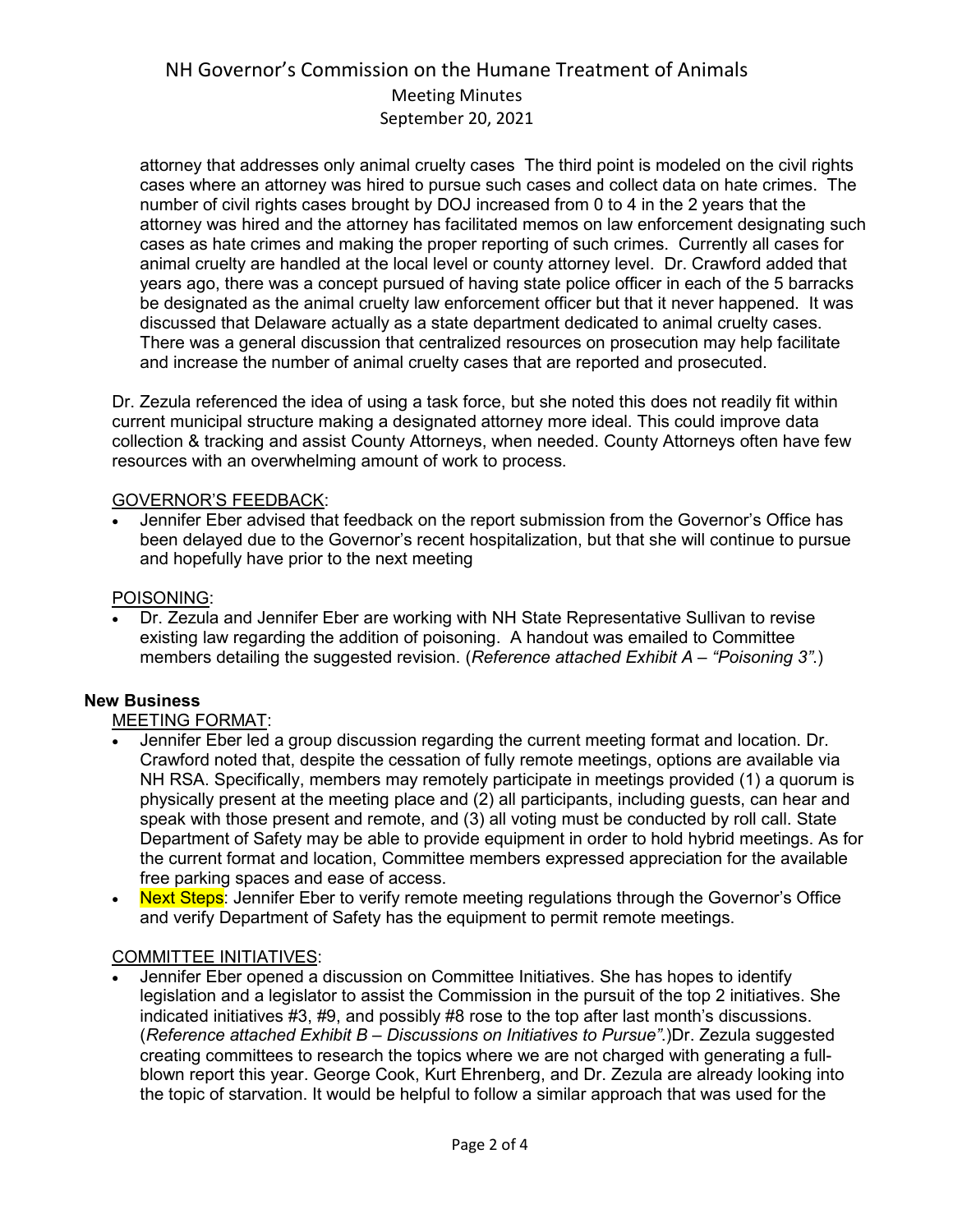poisoning amendments (see above). Gary Lambert asked if there is a list of like-minded legislators. Dr. Barlow-Roy suggested working through the legislators assigned to this commission. Jennifer Eber and Dr. Zezula mentioned that initiative #8 is morphing into the inclusion of a designated attorney at Department of Justice for animal abuse & neglect.

**Next Steps:** Homework for the Commission... give some thought to which initiatives we should work through or what initiatives should be added.

## CRUELTY CASES:

- July 8<sup>th</sup> Franklin Police Department ACO brought a dog to the Franklin Animal Shelter that had a long-matted coat preventing the dog from eating and inhibiting its ability to walk. On July 16<sup>th</sup> the ACO brought in another dog from the same owner that, upon review by the Shelter's veterinarian of record, had a broken spine that had healed on its own that prevented the dog from being able to walk normally. The Police Department Prosecutor has advised that charges are pending. The defendant requested legal representation August  $2<sup>nd</sup>$  and has yet to have someone assigned. A status hearing has yet to occur. Both dogs remain in the custody of the Franklin Animal Shelter.
- Next Steps: Tom Seymour to obtain docket number for Jennifer Eber.

## PROSECUTORS WORKSHOP:

- HSUS conducted running a webinar related to the link and domestic violence a while back. Kurt Ehrenberg will host a follow-up with Animal Crimes and Fundamentals as the subject matter. The webinar is intended for ACOs, Police Officers, Humane Investigators, County Attorneys, etc. scheduled for Wednesday, Sep 22, 2021, from 1pm to 3pm. Four speakers will present including an Attorney from MA, Dr. Zezula, and two Stratford County attorneys.
- **Next Step:** Anyone interested in attending the webinar should contact Dr. Zezula for the webinar link.

## COST OF CARE REQUESTS - UPDATE:

• Dr. Zezula asked Dr. Crawford about the status of the newly created Cost of Care Program. Dr. Crawford reports he was told it would require a NH RSA 91-A (Right-to-Know) request for details. One application was received for the July application period. Dr. Crawford felt the first submission was not as smooth as it could have been, but expects it will improve over time with more applications. Dr. Zezula thought more knowledge of the program's effectiveness would help the commission see how well the procedure is working. Jennifer Eber asked if we could advertise that the program exists and its intent; more so than is already seen on our website. Dr. Crawford thought we could. There are four review periods – July 1-10, October 1-10, January 1-10, and April 1-10. Dr. Crawford said he hopes the review of applications would be complete within one month's time. Jennifer Eber thought we should make request the 91-A in November to include July thru YTD.

## SUBCOMMITTEE RESTRUCTURING:

- Jennifer Eber inquired about establishing sub-committees for this 2021-2022 session. Dr. Barlow-Roy will remain on Legislative Committee. Timing is such that our next meeting should involve discussion on legislation that was tabled. Dr. Barlow-Roy stated she will not be Chair of the sub-committee, but will still update the Commission as info becomes available via email.
- Dependent upon Governor's feedback, sub-committees will be established and defined. At this time, it is expected that the previous sub-committees responsible for Data Collection, Law